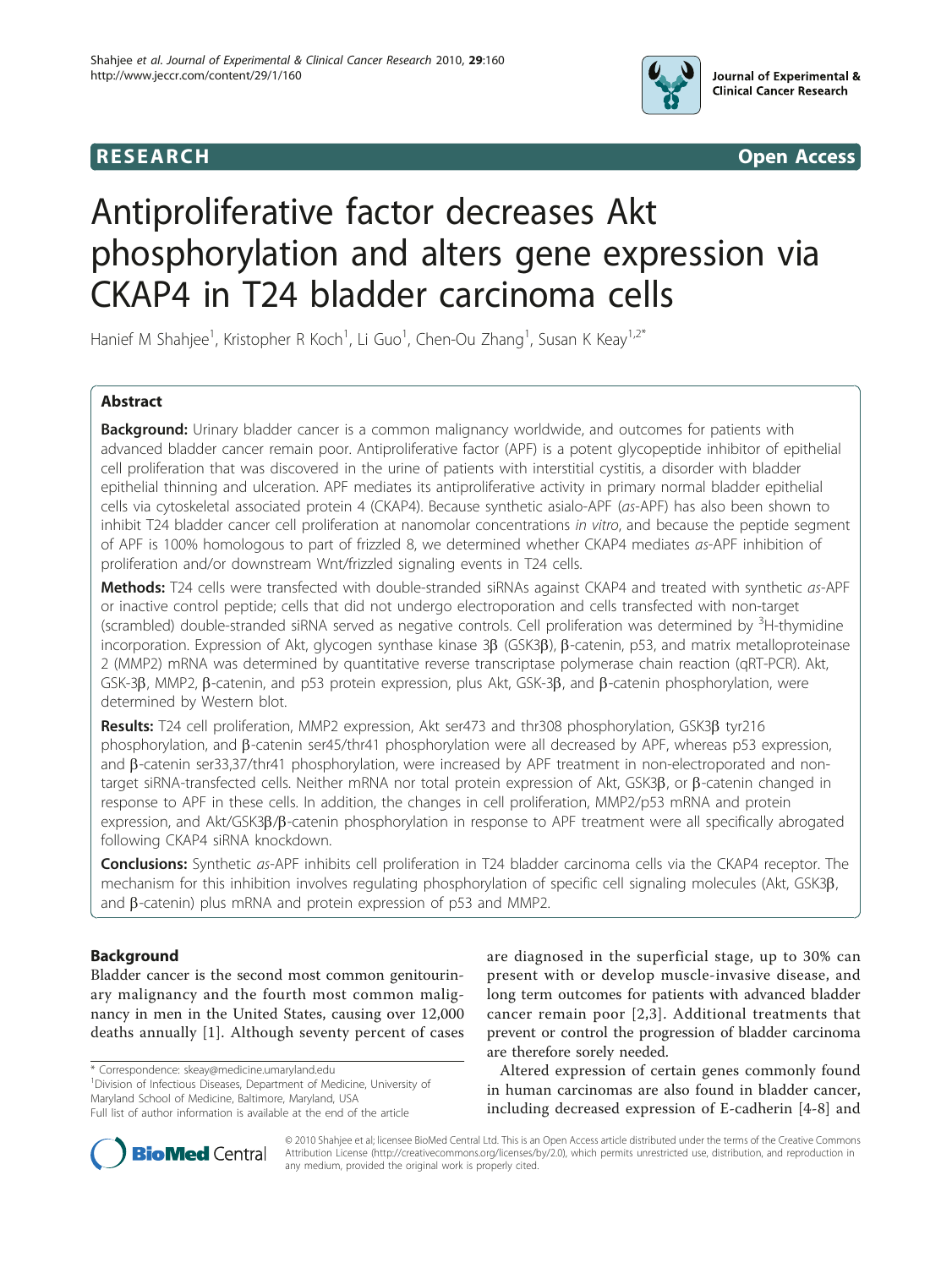the tumor suppressors p53 and p21 [[9](#page-9-0)-[11](#page-9-0)], with increased expression of heparin-binding epidermal growth factor-like growth factor (HB-EGF) [[12\]](#page-9-0). Of these abnormalities, decreased E-cadherin and increased HB-EGF expression appear to be particularly closely associated with increased tumor progression, cell proliferation, and/or metastasis [\[5](#page-9-0)-[8,12](#page-9-0)-[15](#page-9-0)]. Therapies aimed at controlling the aberrant expression of genes associated with tumor progression and metastasis in bladder carcinoma cells may be helpful for controlling disease.

Our laboratory previously discovered a natural antiproliferative factor (APF) [\[16](#page-9-0)-[18](#page-9-0)] that profoundly inhibits bladder epithelial cell proliferation [[19](#page-9-0),[20\]](#page-9-0), upregulates E-cadherin [\[21\]](#page-9-0), p53 and p21 [[22\]](#page-9-0) expression, and inhibits the production of other cell proteins including HB-EGF [\[17,20,21,23](#page-9-0)]. APF is secreted specifically by bladder epithelial cells from patients with interstitial cystitis (IC), a chronic bladder disorder characterized by bladder epithelial thinning and/or ulceration [\[24](#page-9-0)-[26](#page-9-0)]. APF is a low molecular weight frizzled 8-related glycopeptide that inhibits both normal and IC bladder epithelial cell proliferation via cytoskeleton associated protein 4 (CKAP4, also known as CLIMP-63 and ERGIC-63) [[27](#page-9-0)], a type II transmembrane receptor [[28\]](#page-9-0) whose palmitoylation appears to be required for mediating APF activity in HeLa cells [[29](#page-9-0)]. Synthetic asialo-APF (as-APF) inhibits T24 bladder carcinoma cell proliferation in vitro at low (nanomolar) concentrations similar to those required for inhibition of normal bladder epithelial cell proliferation [\[19\]](#page-9-0). However, neither the role of CKAP4 in regulation of bladder carcinoma cell proliferation, nor its role in mediating APF activity in bladder carcinoma cells, has yet been studied.

Therefore, to better understand the mechanism by which APF regulates T24 bladder carcinoma cell proliferation, we determined the effect of as-APF on the expression or activation of enzymes involved in winglessint (Wnt)/frizzled signaling (including AKR-transforming enzyme (Akt), glycogen synthase kinase-3 beta (GSK3b),  $\beta$ -catenin, and matrix metalloprotease 2 (MMP2), as well as the role of CKAP4 in mediating as-APF activity in T24 cells.

# Methods

# Cell Culture

T24 human urinary bladder cancer cells (ATCC HTB-4) were grown to 60-80% confluence in McCoy's 5A medium (Invitrogen, Carlsbad, CA) containing 10% heatinactivated fetal bovine serum (FBS), 1% antibiotic/antimycotic solution, 1% L-glutamine (all from Sigma, St. Louis, MO) and 2.2 grams/L sodium bicarbonate (Invitrogen), in a 37°C/5%  $CO<sub>2</sub>$  atmosphere.

#### siRNA Transfection

Double-stranded siRNA corresponding to nucleotides 594-616 of CKAP4 (5'-AACUUUUGAGUCCAUCUU GAGAA-3' sense strand) and a scrambled doublestranded negative control siRNA (5'-AAUUCUGUAUG CUACCUGUAGAA-3' sense strand) were prepared by preincubating single-stranded sense and antisense strands prepared with double A overhangs in serum-free McCoy's 5A medium at 37°C for 1 hour. T24 human bladder cancer cells were trypsinized for 10 minutes at room temperature, centrifuged in growth medium (as defined above), and the cell pellet was resuspended in serum-free medium at a density of  $1 \times 10^6$  cells/ml. Two hundred microliters of the cell suspension were then transferred to a sterile 2-mm cuvette with 14 μg of CKAP4 siRNA, scrambled non-target siRNA, or no siRNA, and electroporated at 160 V/500 microfarad capacitance using a Bio-Rad Gene Pulser Xcell. The cells were then immediately transferred to T75 cell culture flasks (Corning Incorporated, Corning, NY) (for extraction of RNA and protein) or to 96 well tissue culture plates (Corning Incorporated) (for the cell proliferation assay) and incubated in growth medium overnight in a 37°C/5%  $CO<sub>2</sub>$  atmosphere.

## APF Treatment (for RNA and Protein Extraction)

Following overnight incubation in growth medium, transfected T24 human bladder cancer cells were further incubated with serum-free McCoy's 5A medium for the next 24 hours, after which they were treated with 500 nM as-APF or 500 nM inactive nonglycosylated peptide control (both from PolyPeptide Laboratories, Incorporated, San Diego, CA). Cells were then incubated for an additional 48 hrs in a  $37^{\circ}$ C/5% CO<sub>2</sub> atmosphere prior to RNA and protein extraction.

#### RNA Extraction

Following cell incubation with as-APF or its control peptide/diluent, the culture medium was removed, T24 cells were washed with  $1\times$  PBS, and RNA was extracted using the RNeasy Plus Mini Kit (Qiagen, Valencia, CA) according to the manufacturer's instructions. RNA concentration was measured at 260 nM in a UV/VIS spectrophotometer from Perkin Elmer. Extracted RNA was stored at -80°C.

#### Protein Extraction

Cell culture medium was removed from duplicate flasks, T24 cells were scraped into ice-cold PBS, and the cell slurry was centrifuged at 4°C for 5 minutes at 2000 rpm. Supernatant was then removed and the pellet was washed with ice-cold PBS and centrifuged again at 4°C for 5 minutes at 2000 rpm. This pellet was then resuspended in icecold RIPA buffer (Upstate Cell Signaling Solutions,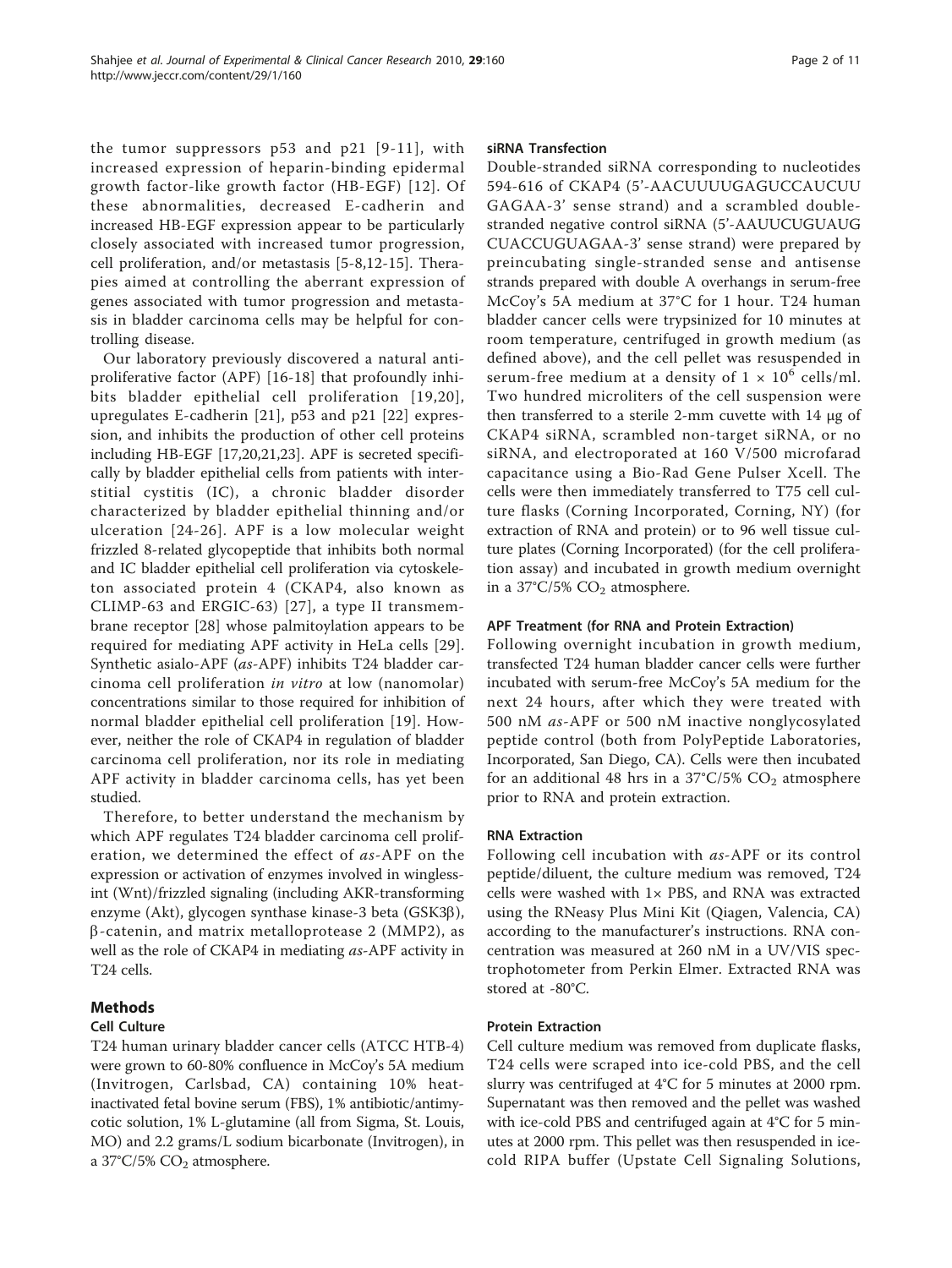Temecula, CA) containing Complete Protease Inhibitor Cocktail (Roche, Indianapolis, IN) and centrifuged at 14,000 rpm for 15 minutes at 4°C. Supernatant containing total cell protein was collected and stored at -80°C.

# <sup>3</sup>H-Thymidine Cell Proliferation Assay

Cell proliferation was measured by <sup>3</sup>H-thymidine incorporation into T24 human bladder cancer cells, plating  $1.5 \times 10^3$  cells/well onto a 96-well cell culture plate (Corning Incorporated), in 150 μL/well McCoy's 5A medium containing 10% heat inactivated FBS, 1% antibiotic/antimycotic solution, 1% L-glutamine, and plus 2.2 grams/L sodium bicarbonate. The next day, cell growth medium was removed and replaced with 100 μl serum-free McCoy's medium. On the third day, synthetic as-APF was resuspended in acetonitrile/distilled water (1:1) and applied to the cells in serum-free McCoy's medium at varying concentrations; cell controls received acetonitrile/distilled water diluted in serum-free McCoy's medium (same final concentration of diluent). Cells were then incubated at 37°C in a 5%  $CO<sub>2</sub>$  atmosphere for an additional 48 hours, after which they were labeled with 1  $\rm{\upmu Ci}$  per well  $\rm{^3H}$ -thymidine at  $37^{\circ}$ C in a 5%  $CO_2$  atmosphere for 4 hours. The cells were then treated with trypsin-EDTA (Invitrogen), insoluble cell contents harvested and methanol-fixed onto glass fiber filter paper, and the amount of radioactivity incorporated determined using a Beckman scintillation counter. Significant inhibition of <sup>3</sup>H-thymidine incorporation was defined as a decrease in cpm of >2 SD from the mean of control cells for each plate.

## Real-time qRT-PCR

Gene expression was determined using SYBR® Green based real-time RT-PCR, QuantiTect® primers and reagents (Qiagen) and a Roche 480 LightCycler. Samples were tested in triplicate runs, and specific mRNA levels quantified and compared to mRNA levels for  $\beta$ -actin or GAPDH using Roche LC480 real-time PCR analysis software (version 1.5.0). Predetermined optimal concentrations of RNA were used for each set of primers. p53 (QT00060235), Akt (QT00085379), GSK3b (QT000 57134), b-catenin (QT00077882), MMP2 (QT00088396), GAPDH (QT01192646), and  $\beta$ -actin (QT1680476) primer sets were obtained from Qiagen. p53 served as a standard control for APF activity, while GAPDH and  $\beta$ -actin served as standard controls for the qRT-PCR procedure.

# SDS Polyacrylamide Gel Electrophoresis and Western Blot Assay

Specific protein expression or phosphorylation was determined by Western blot. Protein concentration was measured using a Folin reagent-based protein assay kit (Bio-Rad, Hercules, CA). Solubilized cell proteins were incubated for 10 min at 70°C in sample reducing buffer, each lane was loaded with 30 μg of protein, and proteins were separated by electrophoresis using 4-12% NuPAGE NOVEX BisTris polyacrylamide gels (Invitrogen) in MOPS/SDS running buffer (Invitrogen), according to the manufacturer's instructions. Proteins were then transferred to nitrocellulose membranes (Invitrogen) according to the NuPAGE gel manufacturer's protocol for Western transfer (30 V constant voltage for 1 h). Following protein transfer, the nitrocellulose membranes were blocked with 5% nonfat dry milk in TBS-T buffer (Tris-buffered saline, pH 7.4, with 0.1% Tween 20) and incubated overnight at 4° C in TBS-T buffer containing mouse monoclonal anti-CKAP4 ("anti-CLIMP-63," clone G1/296) (Alexis Biochemical, Plymouth Meeting, PA), anti-p53 (Calbiochem, San Diego, CA), anti-GSK3 $\beta$  (BD Biosciences, San Jose, CA), anti-phosphoGSK3 $\beta$  (tyr 216) (BD Biosciences), or anti- $\beta$ actin (Sigma) antibodies; or rabbit polyclonal anti-MMP2, anti-Akt, anti-phosphoAkt (ser473/thr308), anti-phosphoGSK3β (ser9), anti-β-catenin, anti-phosphoβcatenin (ser  $33,37$ /thr 41), or anti-phosphoß-catenin (ser 45/thr 41) (all obtained from Cell Signaling Technology, Danvers, MA). When more than one antibody was used for binding to proteins on a single membrane, the membrane was stripped between antibody incubations using Restore PLUS Western blot stripping buffer (Pierce, Rockford, IL) according to the manufacturer's instructions. The membranes were subsequently washed three times with TBS-T, incubated with horseradish peroxidase-conjugated goat anti-mouse or goat anti-rabbit IgG secondary antibodies (Santa Cruz Biotechnology, Santa Cruz, CA) for 1 h at room temperature, and developed with ECL chemiluminescence Reagent (Amersham Biosciences, Piscataway, NJ). p53 expression served as a positive control for APF activity;  $\beta$ -actin expression served as a standard control for the Western blot procedure.

## Statistical Analysis

Significant inhibition of <sup>3</sup>H-thymidine incorporation was defined as a mean decrease in cpm of  $\pm$  2 SD from the mean of control cells for each plate. Crossover point analysis was performed for qRT-PCR data, and mRNA copy number for each gene was quantified relative to  $\beta$ -actin; this value is expressed as mean  $\pm$  standard error of the mean (SEM) for duplicate runs performed on three separate occasions. The significance of the difference between mean values was determined by an analysis of variance with  $p < .05$  considered significant.

#### Results

# siRNA knockdown of CKAP4 expression inhibits APF antiproliferative activity in T24 bladder carcinoma cells To determine whether APF activity was mediated by CKAP4 in T24 cells, expression of this receptor was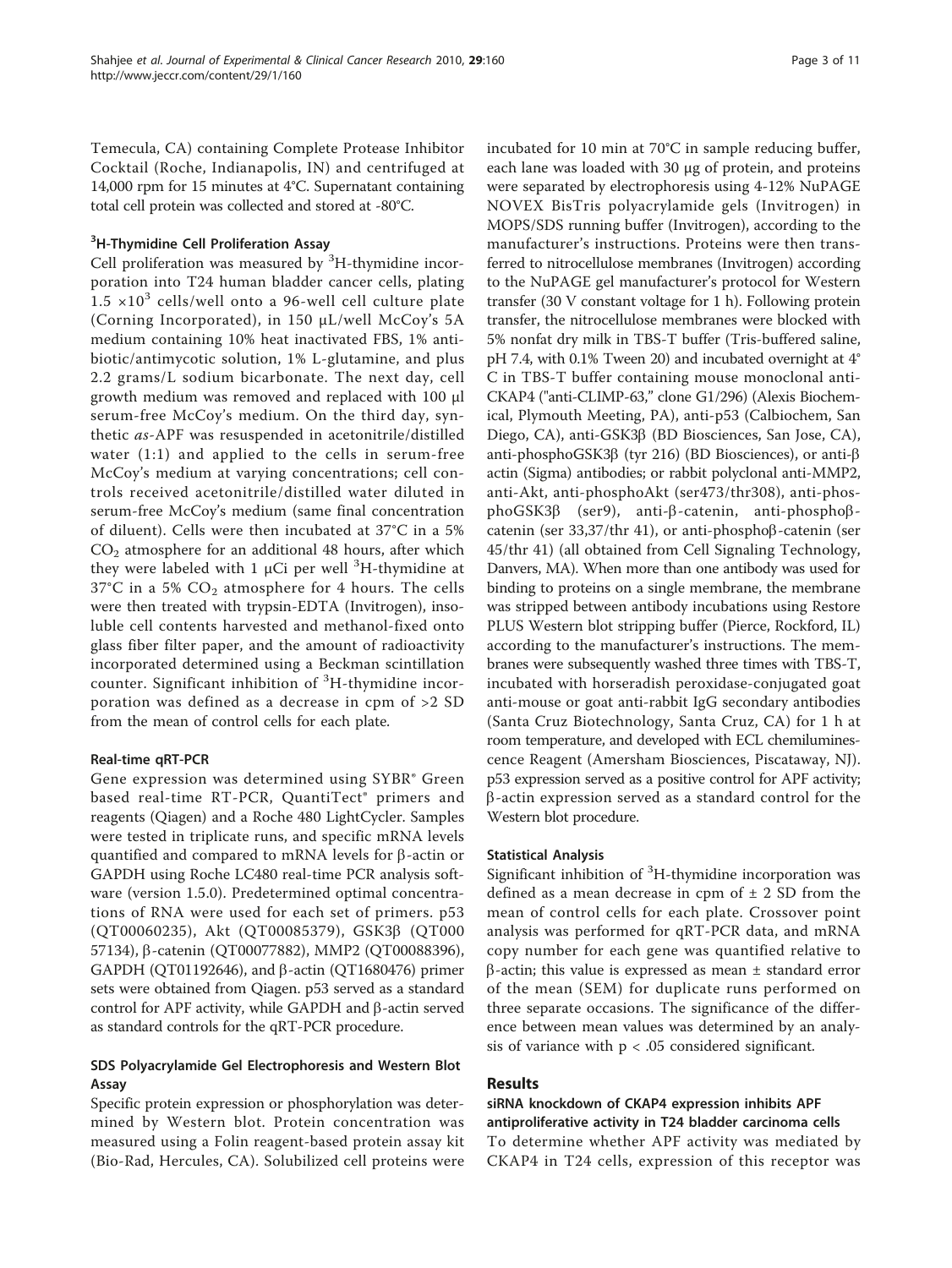knocked down by double-stranded siRNA transfection via electroporation. Non-target (scrambled) siRNA was used to confirm the specificity of CKAP4 knockdown, and untreated cells served as negative controls for the electroporation procedure. Decreased CKAP4 protein expression following CKAP4 siRNA transfection was confirmed by Western blot (Figure 1A). As shown in Figure 1B, dose-dependent inhibition of T24 cell proliferation by submicromolar concentrations of as-APF was specifically and significantly decreased following CKAP4 knockdown (p < .001 for comparison of CKAP siRNAtreated cells compared to both controls at concentrations  $\geq$  1.25 nM), indicating the importance of this receptor for mediating APF antiproliferative activity in T24 bladder carcinoma cells.

# APF increases p53 tumor suppressor gene expression via CKAP4 in T24 cells

HPLC-purified native APF was previously shown to significantly decrease cell cycle transit and increase p53 expression in both normal human urothelial cells and T24 bladder carcinoma cells in vitro, while p53 knockdown decreased the antiproliferative effects of APF [\[22](#page-9-0)].



Figure 1 CKAP4 knockdown in T24 cells. A, Western blot analysis of CKAP4 protein expression in cells electroporated in the presence of no siRNA (Lanes 1 and 2), CKAP4 siRNA (Lanes 3 and 4), or scrambled non-target (NT) siRNA (Lanes 5 and 6), and treated with  $as$ -APF (APF) or its inactive control peptide (Pep).  $\beta$ -actin served as a standard control. **B**, Inhibition of  ${}^{3}$ H-thymidine incorporation by as-APF (APF) in cells electroporated with no siRNA, CKAP4 siRNA, or non-target siRNA. Results are shown as percent inhibition of <sup>3</sup>Hthymidine incorporation compared to control cells that did not receive as-APF treatment. Experiment was performed in triplicate twice.

To determine whether CKAP4 mediated APF's stimulation of p53 expression, T24 cells were treated with 500 nM synthetic as-APF or its inactive peptide control and the effects on p53 mRNA and protein expression examined. As shown in Figure [2A](#page-4-0), p53 protein expression was increased in APF-treated (as compared to control peptide-treated) nontransfected cells. Similarly, p53 protein expression was also increased in response to APF in cells transfected with non-target siRNA, whereas p53 levels changed less in response to APF following CKAP4 knockdown (Figure [2A](#page-4-0)). qRT-PCR also showed significantly increased p53 mRNA expression following APF treatment of nontransfected or non-target siRNA-transfected, but not CKAP4 siRNA-transfected, cells (Figure [2B-D](#page-4-0)) ( $p < .01$  for both nontransfected and non-target transfected cells, and target gene mRNA relative to b-actin or GAPDH mRNA; data shown for normalization to  $\beta$ -actin expression, only). These findings indicate that CKAP4 also mediates the effects of APF on p53 mRNA and protein expression in T24 cells.

## Decreased Akt (serine 473 and threonine 308) phosphorylation following APF treatment of T24 cells

To understand whether Wnt/frizzled signaling might play a role in mediating APF activity in T24 cells, we determined the effect(s) of as-APF treatment on Akt expression and serine/threonine phosphorylation in nontransfected, non-target siRNA-transfected, and CKAP4 siRNA-transfected cells. As shown in Figure [3A](#page-5-0), APF treatment caused decreased Akt serine 473 (ser473) and threonine 308 (thr308) phosphorylation in nontransfected and non-target siRNA transfected cells, whereas there was no apparent change in phosphorylation at either site in CKAP4 siRNA-transfected cells. However, APF treatment did not appear to affect total Akt protein (Figure [3A\)](#page-5-0) or Akt mRNA (Figure [3B-D](#page-5-0)) expression, regardless of transfection status (p > .05 for all PCR comparisons, including target gene mRNA relative to  $\beta$ -actin or GAPDH mRNA; data shown for normalization to  $\beta$ -actin expression, only). These findings indicate a potential role for inhibition of Akt activation in CKAP4-mediated APF antiproliferative activity.

# Decreased GSK3 $\beta$  (tyrosine 216) and  $\beta$ -catenin (serine 45/ threonine 41) phosphorylation, but increased  $\beta$ -catenin (serine 33, 37/threonine 41) phosphorylation, in response to APF

In Wnt signaling pathways, Akt phosphorylation/activation stimulates GSK3β serine 9 (ser9) phosphorylation, leading to its inactivation, which in turn inhibits  $\beta$ -catenin ubiquitination and degradation [[30](#page-9-0)]. We therefore determined whether APF-induced decreased Akt phosphorylation lead to changes in  $GSK3\beta$  and  $\beta$ -catenin phosphorylation in T24 bladder carcinoma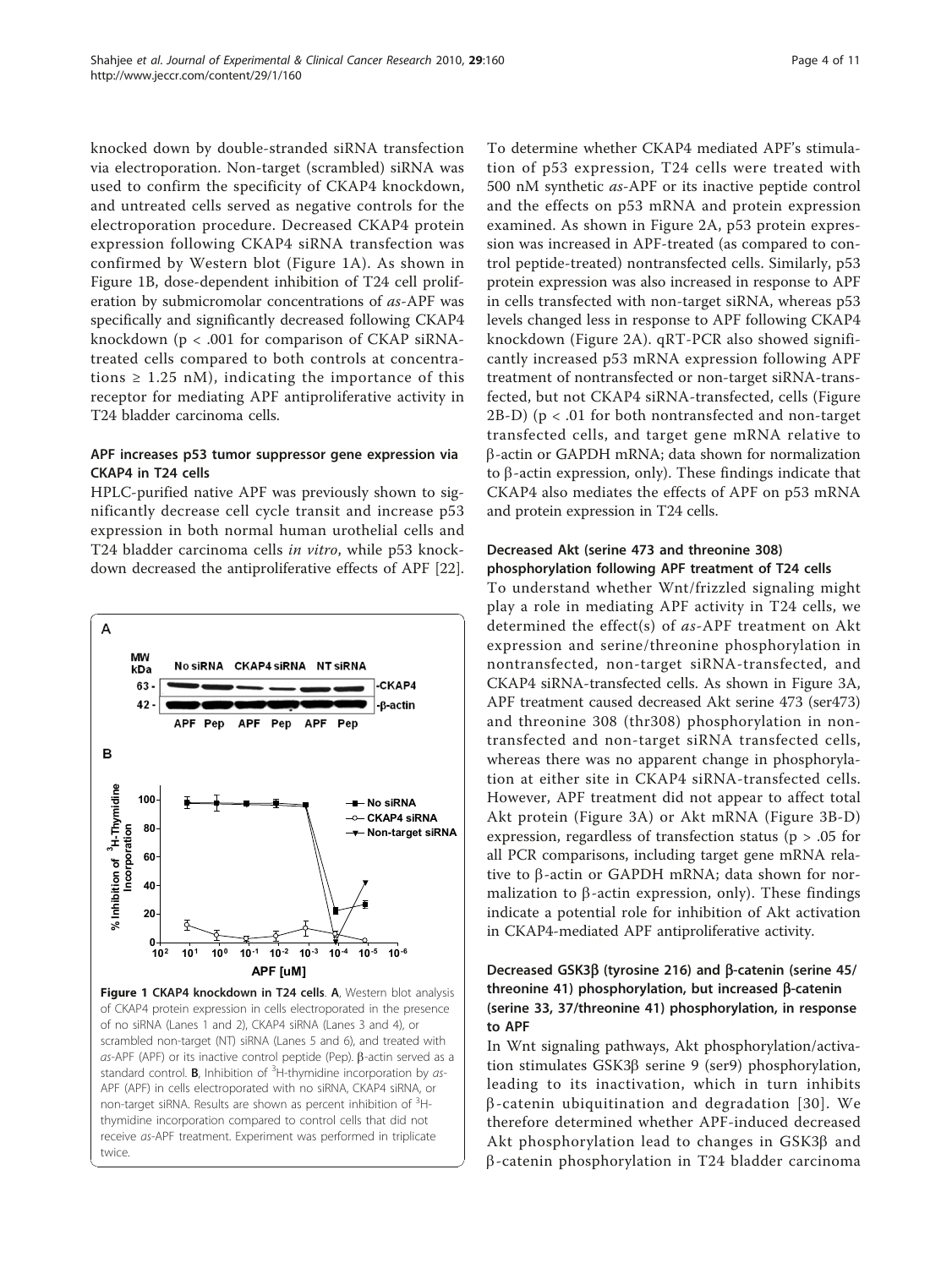<span id="page-4-0"></span>

cells. Although GSK3 $\beta$  ser9 phosphorylation may have been minimally decreased in APF-treated nontransfected and non-target siRNA-transfected cells response to APF, GSK3β tyrosine 216 (tyr216) phosphorylation was clearly decreased following APF treatment of these same cells (but unchanged in CKAP4 siRNA-transfected cells) (Figure [4A](#page-6-0)). Again, APF treatment did not appear to affect total GSK3b protein (Figure [4A](#page-6-0)) or mRNA (Figure [4B-D](#page-6-0)) expression, regardless of transfection status (p > .05 for all PCR comparisons, including target gene mRNA relative to b-actin or GAPDH mRNA; data shown for normalization to  $\beta$ -actin expression, only). These findings indicate that APF induces changes in GSK3ß phosphorylation via CKAP4, but further suggest that APF does not mediate its antiproliferative activity in T24 cells merely by inhibiting canonical Wnt/frizzled signaling.

We therefore proceeded to examine the effects of *as*-APF on  $\beta$ -catenin and  $\beta$ -catenin phosphorylation in T24 cells. As shown in Figure [5A](#page-7-0), although subtle increases in  $\beta$ -catenin phosphorylation were apparent following APF treatment of nontransfected cells when antibodies against phosphoserine 33, 37 and threonine 41 (ser33,37/thr41) sites were used, there was no apparent change in total cell b-catenin protein. In addition, decreased phosphorylation was apparent following APF treatment when antibodies that recognized phosphoserine 45 (ser45) and phosphothreonine 41 (thr41) were used. Again, these changes in phosphorylation were abrogated by CKAP4 knockdown, and there were no significant differences in  $\beta$ -catenin mRNA levels regardless of transfection status (Figure [5B-D](#page-7-0))  $(p > .05$  for all PCR comparisons, including target gene mRNA relative to  $\beta$ -actin or GAPDH mRNA; data shown for normalization to  $\beta$ -actin expression, only). Although these findings suggest subtle changes in  $\beta$ -catenin phosphorylation in response to APF, they also provide additional evidence that APF may mediate its profound effects on cell proliferation and gene expression via means other than (or in addition to) regulation of canonical Wnt/frizzled signaling pathways.

## Downregulation of MMP2 expression by APF in T24 bladder cancer cells via CKAP4

Wnt/frizzled signaling is also known to stimulate cellular production of specific gelatinases including MMP2 [[31,32\]](#page-9-0) which has been implicated in HB-EGF activation and cleavage [\[33](#page-9-0)] as well as the progression and/or occurrence of various cancers including bladder cancer [[34](#page-10-0)-[37](#page-10-0)]. As the expression of MMP2 is also known to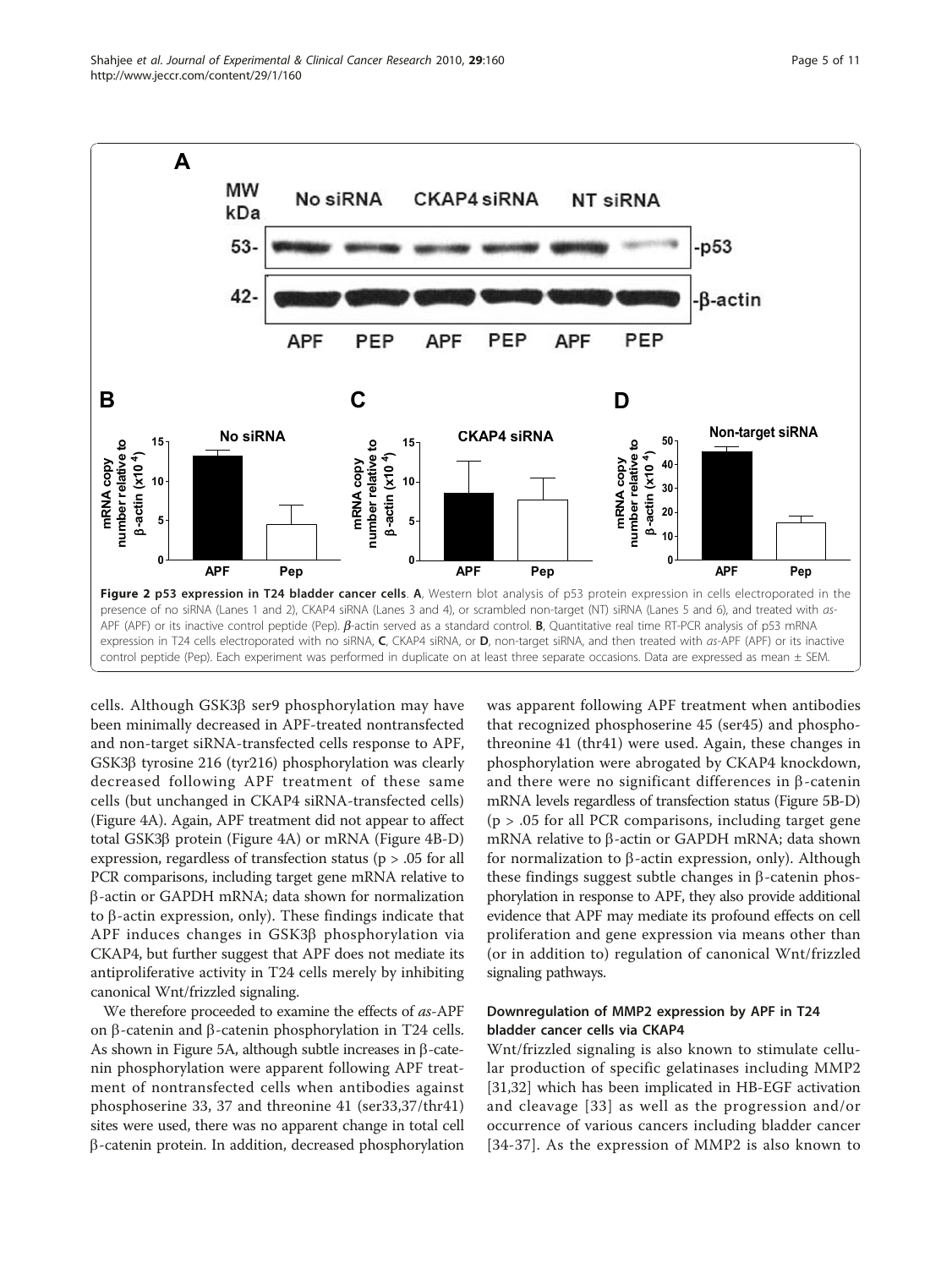be stimulated by HB-EGF in carcinoma cells [\[38\]](#page-10-0), we next determined whether as-APF also regulated MMP2 expression in T24 cells.

As shown in Figure [6A,](#page-8-0) APF treatment decreased MMP2 protein expression in nontransfected or non-target siRNA-transfected, but not CKAP4 siRNA-transfected, T24 cells. Similarly, APF treatment resulted in significantly decreased MMP2 mRNA levels in nontransfected or nontarget transfected but not CKAP4 siRNA-transfected cells (Figure [6B-D](#page-8-0)) ( $p < .01$  for nontransfected and  $p < .05$  for non-target transfected cells, regardless of whether target gene mRNA expression was calculated relative to  $\beta$ -actin or GAPDH mRNA; data shown for normalization to  $\beta$ -actin expression, only). These findings indicate that APF inhibits MMP2 mRNA and protein expression in T24 cells via CKAP4.

## **Discussion**

NT SIRNA

Akt

 $-*Bar*$ 

-B-actin

 $-**β**-actin$ 

-pAkt (ser473)

-pAkt (thr308)

The current study shows that APF mediates its antiproliferative effects in T24 bladder carcinoma cells via the CKAP4 transmembrane receptor, as found previously for normal bladder epithelial cells [[27\]](#page-9-0). Further, it indicates that the mechanism whereby APF inhibits bladder carcinoma cell proliferation via CKAP4 involves the regulation of phosphorylation (with activation or inactivation) of various cell signaling molecules including Akt,  $GSK3\beta$ ,  $\beta$ -catenin, along with mRNA and protein expression of p53 and MMP2.

CKAP4, which was first described as a reversibly palmitoylated type II transmembrane receptor [[28](#page-9-0)], was previously shown to bind the synthetic form of a natural bladder epithelial cell antiproliferative factor (as-APF) and mediate its effects on normal bladder epithelial cell



**CKAP4 SIRNA** 

**MW** kDa

> 60  $42$

60

 $42<sup>°</sup>$ 

60

 $42<sub>1</sub>$ 

No siRNA

<span id="page-5-0"></span>**A**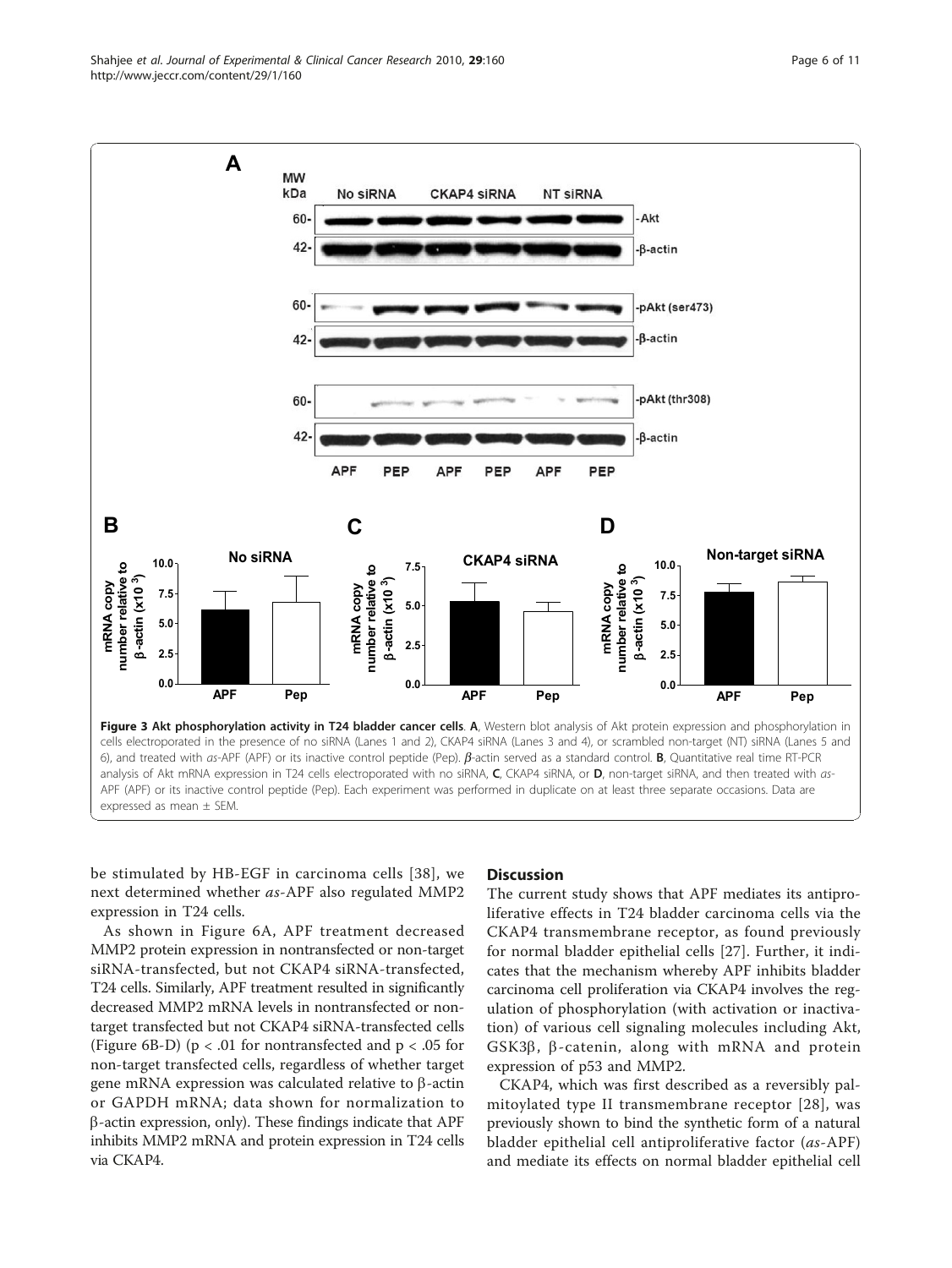proliferation [[27\]](#page-9-0). Results from the current study show that the CKAP4 receptor is also required for inhibition of bladder carcinoma cell proliferation by as-APF in vitro. In addition, experiments performed to elucidate the mechanism of APF activity indicate that this frizzled 8-related glycopeptide induces altered expression or phosphorylation of certain proteins that differ in some aspects from those seen in canonical Wnt/frizzled signaling.

Downstream signal transducers for Wnt/frizzled signaling include Akt, GSK3 $\beta$ , and  $\beta$ -catenin [[39\]](#page-10-0). The serine threonine kinase Akt, also known as protein kinase B (PKB), is a central regulator of cell proliferation, motility and survival whose activity is often altered in human malignancies [[40\]](#page-10-0). Akt mediates its downstream effects via phosphorylation/inactivation of GSK3b ser9, with subsequently decreased phosphorylation of the GSK3b target  $\beta$ -catenin, resulting in increased  $\beta$ -catenin nuclear

translocation, binding to T-cell factor, and stimulation of gene expression related to cell proliferation and survival [[30,](#page-9-0)[41\]](#page-10-0). In addition to its association with malignant cell proliferation, increased Akt phosphorylation/activation has also been linked to the invasive properties of bladder cancer cells [\[40](#page-10-0)]. The inhibition of Akt ser473 and thr308 phosphorylation by APF suggests that APF may profoundly inhibit bladder epithelial cell Akt activity, and therefore decrease bladder carcinoma cell invasive potential, as well.

GSK3 $\beta$  activity is reduced by phosphorylation of ser9 but stimulated by phosphorylation on tyr216 [[42](#page-10-0)], and the downstream effects of Akt activation/phosphorylation during Wnt/frizzled signaling include increased ser9 phosphorylation with decreased activity of GSK3b, decreased GSK3β-inducedβ-catenin ser33,37 phosphorylation, and subsequently decreased  $\beta$ -catenin ubiquitination and degradation. If as-APF mediated its activity in

<span id="page-6-0"></span>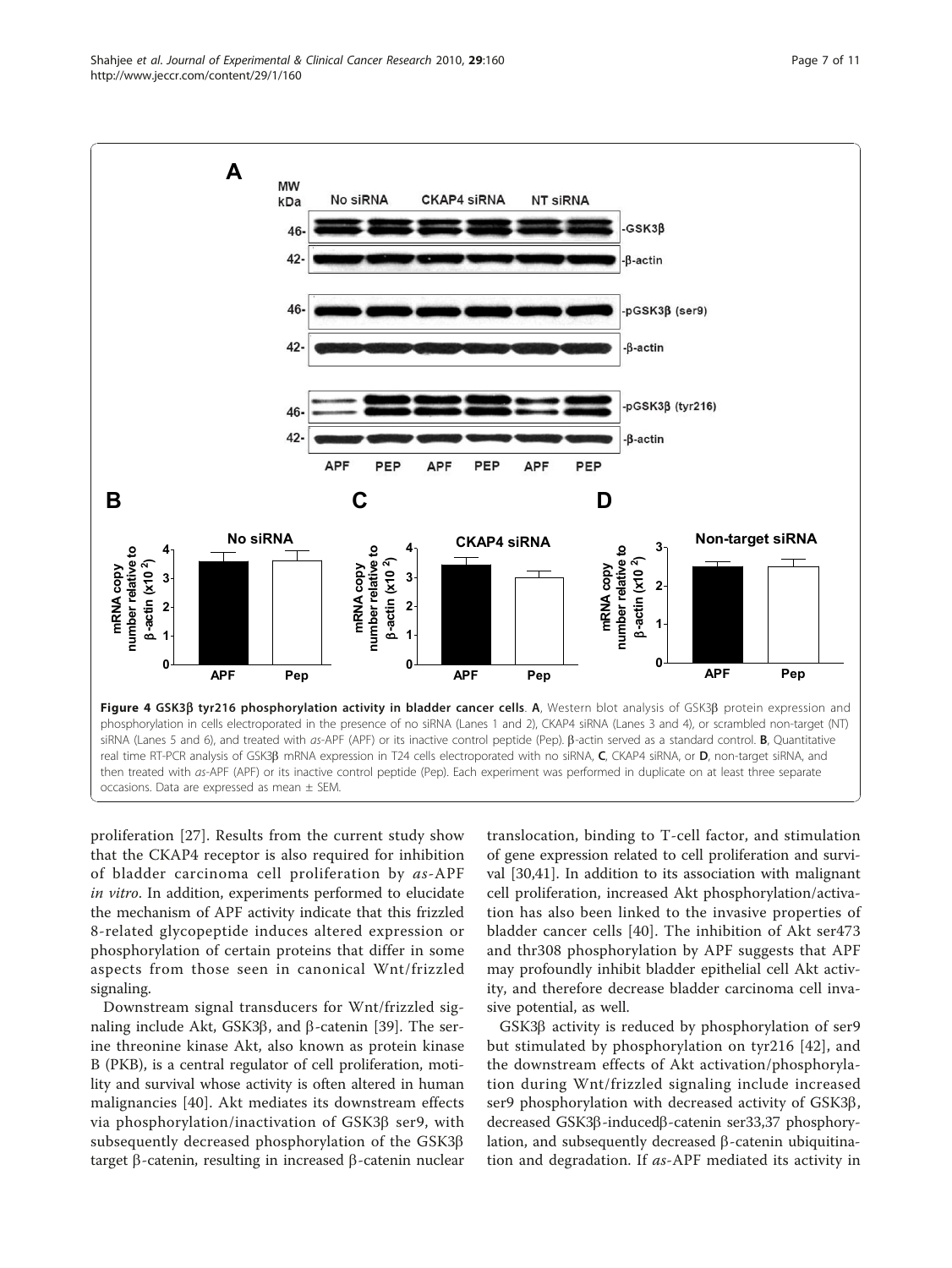<span id="page-7-0"></span>

T24 cells purely by inhibiting canonical Wnt/frizzled signaling (like other secreted frizzled-related cell growth inhibitors),  $GSK3\beta$  ser9 phosphorylation should have been decreased substantially, while tyr216 phosphorylation (which may be mediated by mitogen-activated protein kinase kinase (MEK) 1/2) [\[43\]](#page-10-0) should not have been affected. Our results, which showed only a very minimal decrease in GSK3b ser9 phosphorylation, but a substantial decrease in GSK3ß yr216 phosphorylation, indicate that as-APF: 1) does not mediate its activity purely by regulating Wnt/frizzled canonical signaling; 2) may inhibit GSK3 $\beta$  and additional kinases (such as MEK 1/2); and 3) may mediate its antiproliferative effects in T24 cells via inhibition of Akt, GSK3 $\beta$ , and/or MEK1/2 involving downstream effects on targets in addition to  $\beta$ -catenin. Indeed, the modest increase in apparent phosphorylation of  $\beta$ -catenin ser33,37/thr41, along with a decrease in phosphorylation of  $\beta$ -catenin ser45 (which is mediated by autophosphorylation, casein kinase 1, and/or a complex of cyclin D1/cyclin-dependent kinase 6, and which primes ser33,37 for phosphorylation by  $GSK3\beta$ ) [[42,44\]](#page-10-0), suggests that the regulation of total b-catenin protein and/or inhibition of canonical Wnt/ frizzled signaling may not be the sole mechanism by which APF induces its effects on cell proliferation and gene expression.

Matrix metalloproteinases (MMPs) are a multigene family of zinc-dependent endopeptidases that degrade extracellular matrix components, whose expression is also regulated via Wnt/frizzled signaling pathways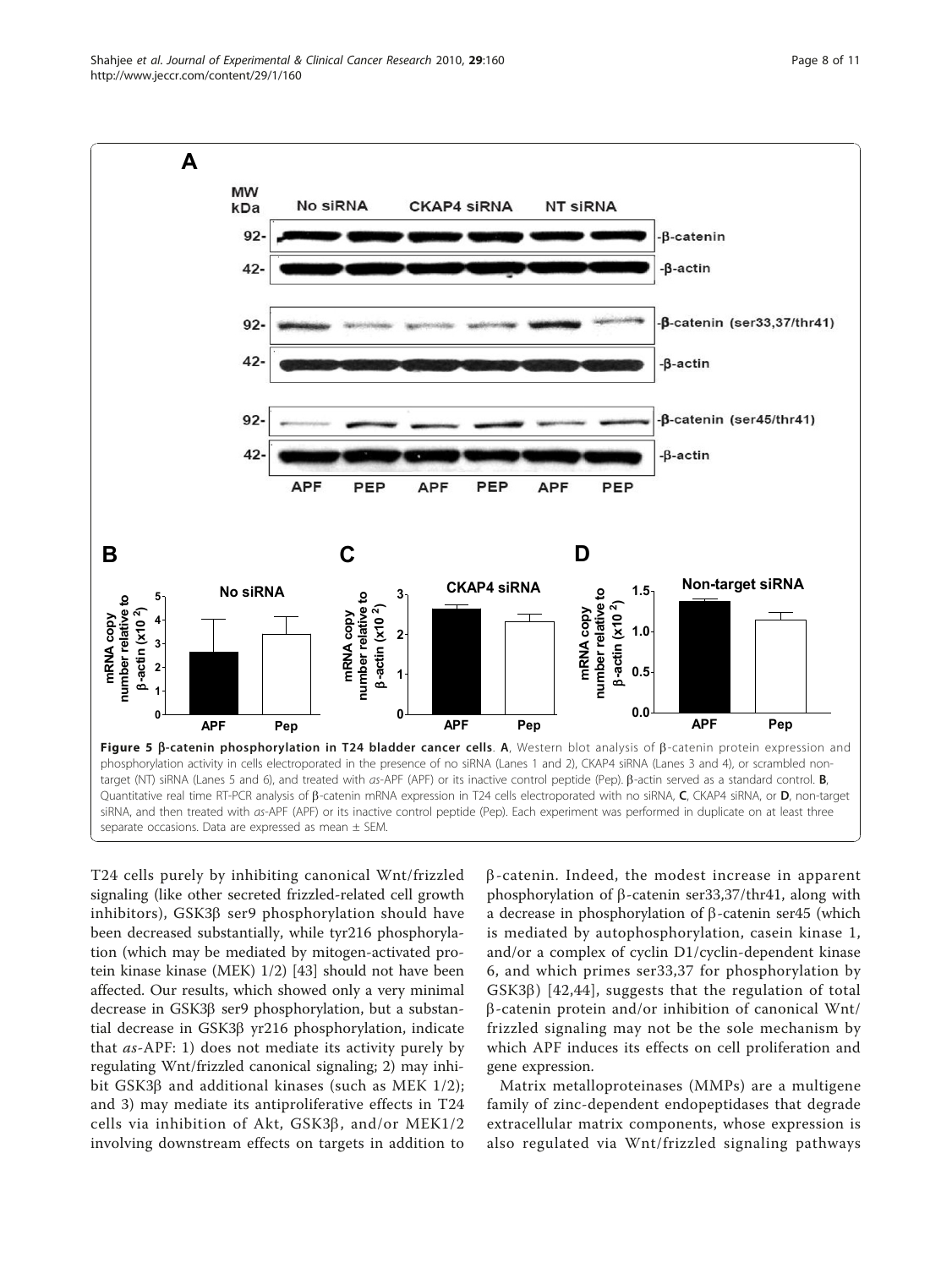<span id="page-8-0"></span>

[[31](#page-9-0),[32\]](#page-9-0) and has been shown to correlate with invasive potential of many different tumors [\[45\]](#page-10-0). Expression of MMP2 is associated with bladder carcinoma cell invasion and metastasis [\[34-37](#page-10-0)]. The ability of as-APF to significantly inhibit MMP2 mRNA and protein expression in T24 cells also suggests that as-APF may be able to decrease the invasive potential of bladder carcinoma cells as well as inhibit their proliferation.

Previous experiments performed by Jayoung Kim showed that p53 mediated the antiproliferative effects of native APF in both normal and T24 bladder carcinoma cells [[22](#page-9-0)]. The current study confirms this result by showing that synthetic as-APF also increases p53 protein and mRNA expression in T24 cells, and it further demonstrates the role of the CKAP4 receptor in APFinduced p53 upregulation.

Although the expression or activation of each of the cell proteins shown to be modified by APF can be regulated via Wnt/frizzled pathways, the specific alterations seen in  $\text{Akt}/\text{GSK3}\beta/\beta$ -catenin phosphorylation and the lack of an effect of APF on total cellular  $\beta$ -catenin levels suggest that this secreted frizzled-related peptide does not inhibit T24 bladder cell proliferation solely via inhibition of canonical Wnt/frizzled signaling. Whether the CKAP4 receptor can mediate transmembrane signaling, and/or whether it functions as a chaperone protein for cytoplasmic or nuclear translocation of APF, is unknown [[27,29](#page-9-0)]. However, the myriad effects of APF on cell protein activation and expression discovered in the current as well as previous studies [[19,21\]](#page-9-0) indicate it may inhibit cell proliferation by regulating the activity of more than one signaling pathway or transcriptional regulatory factor.

The ability of as-APF to inhibit GSK3B tyr216 phosphorylation without inhibiting GSK3ß ser9 phosphorylation suggests it may also be a potent GSK3b enzyme inhibitor in T24 cells. Recent studies on natural compound GSK3 $\beta$  inhibitors suggest that this class of drugs may be promising for the regulation of certain cancers [[46\]](#page-10-0). Additional in vitro and in vivo studies with this intriguing natural frizzled 8-related glycopeptide are in progress to elucidate further its important cell regulatory function(s) as well as its potential as a therapeutic agent.

#### Abbreviations

APF: antiproliferative factor; as-APF: asialo-APF; CKAP4: cytoskeletonassociated protein 4; IC: interstitial cystitis; FBS: fetal bovine serum; qRT-PCR: quantitative reverse transcriptase polymerase chain reaction; Rb: retinoblastoma gene; HB-EGF: heparin-binding epidermal growth factor-like growth factor; siRNA: small interfering ribonucleic acid; MMP: matrix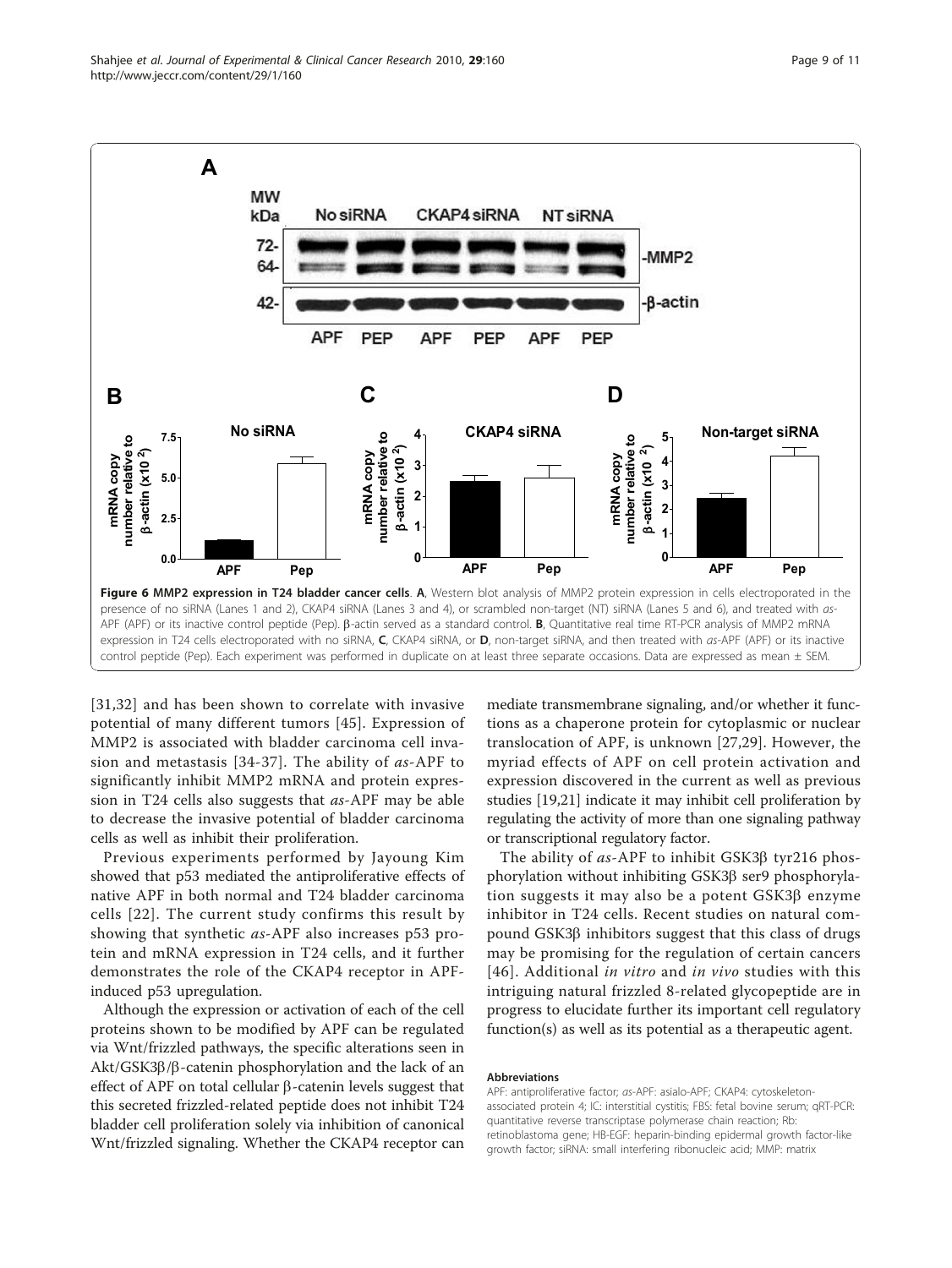#### <span id="page-9-0"></span>Acknowledgements

The authors thank Eunice Katz for her assistance with the preparation of this manuscript. This material is based upon work supported by the Office of Research and Development (Medical Research Service), Department of Veterans Affairs.

#### Author details

<sup>1</sup>Division of Infectious Diseases, Department of Medicine, University of Maryland School of Medicine, Baltimore, Maryland, USA. <sup>2</sup>Staff physician, Medical Service, Department of Veterans Affairs Medical Center, Baltimore, Maryland, USA.

#### Authors' contributions

HMS carried out major experiments for these studies. KRK and COZ performed some of the qRT-PCR, and LG and COZ performed some of the Western blots, for this paper. SKK supervised the research and interpretation of the data. HMS and SKK also prepared the manuscript, which was reviewed by the other authors prior to submission.

#### Competing interests

SKK is named as an inventor on a patent for APF and a patent application that includes synthetic as-APF.

#### Received: 8 October 2010 Accepted: 10 December 2010 Published: 10 December 2010

#### References

- 1. Jemal A, Siegel R, Ward E, Murray T, Xu J, Thun MJ: [Cancer statistics, 2007.](http://www.ncbi.nlm.nih.gov/pubmed/17237035?dopt=Abstract) CA Cancer J Clin 2007, 57:43-66.
- 2. Kaufman DS, Shipley WU, Feldman AS: Bladder cancer. Lancet 2009, 74:239-249.
- Sonpavde G, Sternberg CN: [Treatment of metastatic urothelial cancer:](http://www.ncbi.nlm.nih.gov/pubmed/19035904?dopt=Abstract) [opportunities for drug discovery and development.](http://www.ncbi.nlm.nih.gov/pubmed/19035904?dopt=Abstract) BJU Int 2008, 102:1354-1360.
- 4. Lipponen PK, Eskelinen MJ: [Reduced expression of E-cadherin is related](http://www.ncbi.nlm.nih.gov/pubmed/7768969?dopt=Abstract) [to invasive disease and frequent recurrence in bladder cancer.](http://www.ncbi.nlm.nih.gov/pubmed/7768969?dopt=Abstract) J Cancer Res Clin Oncol 1995, 121:303-308.
- Syrigos KN, Krausz T, Waxman J, Pandha H, Rowlinson-Busza G, Verne J, Epenetos AA, Pignatelli M: [E-cadherin expression in bladder cancer using](http://www.ncbi.nlm.nih.gov/pubmed/8550236?dopt=Abstract) [formalin-fixed, paraffin-embedded tissues: correlation with](http://www.ncbi.nlm.nih.gov/pubmed/8550236?dopt=Abstract) [histopathological grade, tumour stage and survival.](http://www.ncbi.nlm.nih.gov/pubmed/8550236?dopt=Abstract) Int J Cancer 1995, 64:367-370.
- Wakatsuki S, Watanabe R, Saito K, Saito T, Katagiri A, Sato S, Tomita Y: [Loss](http://www.ncbi.nlm.nih.gov/pubmed/8616803?dopt=Abstract) [of human E-cadherin \(ECD\) correlated with invasiveness of transitional](http://www.ncbi.nlm.nih.gov/pubmed/8616803?dopt=Abstract) [cell cancer in renal pelvis, ureter and urinary bladder.](http://www.ncbi.nlm.nih.gov/pubmed/8616803?dopt=Abstract) Cancer Lett 1996, 103:11-17.
- 7. Erdemir F, Ozcan F, Kilicaslan I, Parlaktas BS, Uluocak N, Gokce O: [The](http://www.ncbi.nlm.nih.gov/pubmed/17340210?dopt=Abstract) [relationship between the expression of E-cadherin and tumor](http://www.ncbi.nlm.nih.gov/pubmed/17340210?dopt=Abstract) [recurrence and progression in high-grade stage T1 bladder urothelial](http://www.ncbi.nlm.nih.gov/pubmed/17340210?dopt=Abstract) [carcinoma.](http://www.ncbi.nlm.nih.gov/pubmed/17340210?dopt=Abstract) Int Urol Nephrol 2007, 39:1031-1037.
- 8. Otto T, Birchmeier W, Schmidt U, Hinke A, Schipper J, Rübben H, Raz A: [Inverse relation of E-cadherin and autocrine motility factor receptor](http://www.ncbi.nlm.nih.gov/pubmed/8205527?dopt=Abstract) [expression as a prognostic factor in patients with bladder carcinomas.](http://www.ncbi.nlm.nih.gov/pubmed/8205527?dopt=Abstract) Cancer Res 1994, 54:3120-3123.
- 9. Slaton JW, Benedict WF, Dinney CP: [p53 in bladder cancer: mechanism of](http://www.ncbi.nlm.nih.gov/pubmed/11337281?dopt=Abstract) [action, prognostic value, and target for therapy.](http://www.ncbi.nlm.nih.gov/pubmed/11337281?dopt=Abstract) Urology 2001, 57:852-859.
- 10. Nishiyama H, Watanabe J, Ogawa O: [p53 and chemosensitivity in bladder](http://www.ncbi.nlm.nih.gov/pubmed/18704627?dopt=Abstract) [cancer.](http://www.ncbi.nlm.nih.gov/pubmed/18704627?dopt=Abstract) Int J Clin Oncol 2008, 13:282-286.
- 11. Stein JP, Ginsberg DA, Grossfeld GD, Chatterjee SJ, Esrig D, Dickinson MG, Groshen S, Taylor CR, Jones PA, Skinner DG, Cote RJ: Effect of p21WAF1/CIP1 expression on tumor progression in bladder cancer. J Natl Cancer Instit 1998, 90:1072-1079.
- 12. Thøgersen VB, Sørensen BS, Poulsen SS, Orntoft TF, Wolf H, Nexo E: [A](http://www.ncbi.nlm.nih.gov/pubmed/11507076?dopt=Abstract) [subclass of HER1 ligands are prognostic markers for survival in bladder](http://www.ncbi.nlm.nih.gov/pubmed/11507076?dopt=Abstract) [cancer patients.](http://www.ncbi.nlm.nih.gov/pubmed/11507076?dopt=Abstract) Cancer Res 2001, 61:6227-6233.
- 13. Schäfer B, Gschwind A, Ullrich A: [Multiple G-protein-coupled receptor](http://www.ncbi.nlm.nih.gov/pubmed/14647423?dopt=Abstract) [signals converge on the epidermal growth factor receptor to promote](http://www.ncbi.nlm.nih.gov/pubmed/14647423?dopt=Abstract) [migration and invasion.](http://www.ncbi.nlm.nih.gov/pubmed/14647423?dopt=Abstract) Oncogene 2004, 23:991-999.
- 14. Ongusaha PP, Kwak JC, Zwible AJ, Macip S, Higashiyama S, Taniguchi N, Fang L, Lee SW: [HB-EGF is a potent inducer of tumor growth and](http://www.ncbi.nlm.nih.gov/pubmed/15289334?dopt=Abstract) [angiogenesis.](http://www.ncbi.nlm.nih.gov/pubmed/15289334?dopt=Abstract) Cancer Res 2004, 64:5283-5290.
- 15. Adam RM, Danciu T, McLellan DL, Borer JG, Lin J, Zurakowski D, Weinstein MH, Rajjayabun PH, Mellon JK, Freeman MR: [A nuclear form of](http://www.ncbi.nlm.nih.gov/pubmed/12543806?dopt=Abstract) [the heparin-binding epidermal growth factor-like growth factor](http://www.ncbi.nlm.nih.gov/pubmed/12543806?dopt=Abstract) [precursor is a feature of aggressive transitional cell carcinoma.](http://www.ncbi.nlm.nih.gov/pubmed/12543806?dopt=Abstract) Cancer Res 2003, 63:484-490.
- 16. Keay S, Zhang C-O, Hise M, Trifillis AL, Hebel JR, Jacobs SC, Warren JW: [Decreased](http://www.ncbi.nlm.nih.gov/pubmed/8911393?dopt=Abstract) <sup>3</sup>[H-thymidine incorporation by human bladder epithelial cells](http://www.ncbi.nlm.nih.gov/pubmed/8911393?dopt=Abstract) [following exposure to urine from interstitial cystitis patients.](http://www.ncbi.nlm.nih.gov/pubmed/8911393?dopt=Abstract) J Urol 1996, 156:2073-2078.
- 17. Keay S, Kleinberg M, Zhang C-O, Hise MK, Warren JW: [Bladder epithelial](http://www.ncbi.nlm.nih.gov/pubmed/11061938?dopt=Abstract) [cells from interstitial cystitis patients produce an inhibitor of HB-EGF](http://www.ncbi.nlm.nih.gov/pubmed/11061938?dopt=Abstract) [production.](http://www.ncbi.nlm.nih.gov/pubmed/11061938?dopt=Abstract) J Urol 2000, 164:2112-2118.
- Keay S, Warren JW, Zhang C-O, Tu LM, Gordon DA, Whitmore KE: [Antiproliferative activity is present in bladder but not renal pelvic urine](http://www.ncbi.nlm.nih.gov/pubmed/10492242?dopt=Abstract) [from interstitial cystitis patients.](http://www.ncbi.nlm.nih.gov/pubmed/10492242?dopt=Abstract) J Urol 1999, 162:1487-1489.
- 19. Keay SK, Szekely Z, Conrads TP, Veenstra TD, Barchi JJ Jr, Zhang CO, Koch KR, Michejda CJ: [An antiproliferative factor from interstitial cystitis](http://www.ncbi.nlm.nih.gov/pubmed/15282374?dopt=Abstract) [patients is a frizzled 8 protein-related sialoglycopeptide.](http://www.ncbi.nlm.nih.gov/pubmed/15282374?dopt=Abstract) Proc Natl Acad Sci USA 2004, 101:11803-11808.
- 20. Keay S, Zhang C-O, Shoenfelt JL, Chai TC: Decreased in vitro [proliferation](http://www.ncbi.nlm.nih.gov/pubmed/12809929?dopt=Abstract) [of bladder epithelial cells from patients with interstitial cystitis.](http://www.ncbi.nlm.nih.gov/pubmed/12809929?dopt=Abstract) Urology 2003, 61:1278-1284.
- 21. Keay S, Seillier-Moiseiwitsch F, Zhang C-O, Chai TC, Zhang J: [Changes in](http://www.ncbi.nlm.nih.gov/pubmed/12847144?dopt=Abstract) [human bladder cell gene expression associated with interstitial cystitis](http://www.ncbi.nlm.nih.gov/pubmed/12847144?dopt=Abstract) [or antiproliferative factor treatment.](http://www.ncbi.nlm.nih.gov/pubmed/12847144?dopt=Abstract) Physiol Genomics 2003, 14:107-115.
- 22. Kim J, Keay SK, Dimitrakov JD, Freeman MR: [p53 mediates interstitial](http://www.ncbi.nlm.nih.gov/pubmed/17628545?dopt=Abstract) [cystitis antiproliferative factor \(APF\)-induced growth inhibition of human](http://www.ncbi.nlm.nih.gov/pubmed/17628545?dopt=Abstract) [urothelial cells.](http://www.ncbi.nlm.nih.gov/pubmed/17628545?dopt=Abstract) FEBS Lett 2007, 581:3795-3799.
- 23. Zhang C-O, Wang JY, Koch KR, Keay S: [Regulation of tight junction](http://www.ncbi.nlm.nih.gov/pubmed/16280852?dopt=Abstract) [proteins and bladder epithelial paracellular permeability by an](http://www.ncbi.nlm.nih.gov/pubmed/16280852?dopt=Abstract) [antiproliferative factor from patients with interstitial cystitis.](http://www.ncbi.nlm.nih.gov/pubmed/16280852?dopt=Abstract) J Urol 2005, 174:2382-2387.
- 24. Johansson SL, Fall M: [Clinical features and spectrum of light microscopic](http://www.ncbi.nlm.nih.gov/pubmed/2342171?dopt=Abstract) [changes in interstitial cystitis.](http://www.ncbi.nlm.nih.gov/pubmed/2342171?dopt=Abstract) J Urol 1990, 143:1118-1124.
- 25. Skoluda D, Wegner K, Lemmel EM: [Critical Notes: Respective immune](http://www.ncbi.nlm.nih.gov/pubmed/4596210?dopt=Abstract) [pathogenesis of interstitial cystitis \(article in German\).](http://www.ncbi.nlm.nih.gov/pubmed/4596210?dopt=Abstract) Urologe A 1974, 13:15-23.
- 26. Tomaszewski JE, Landis JR, Russack V, Williams TM, Wang LP, Hardy C, Brensinger C, Matthews YL, Abele ST, Kusek JW, Nyberg LM, Interstitial Cystitis Database Study Group: [Biopsy features are associated with](http://www.ncbi.nlm.nih.gov/pubmed/11378053?dopt=Abstract) [primary symptoms in interstitial cystitis: results from the Interstitial](http://www.ncbi.nlm.nih.gov/pubmed/11378053?dopt=Abstract) [Cystitis Database Study Group.](http://www.ncbi.nlm.nih.gov/pubmed/11378053?dopt=Abstract) Urology 2001, 57:67-81.
- 27. Conrads TP, Tocci GM, Hood BL, Zhang CO, Guo L, Koch KR, Michejda CJ, Veenstra TD, Keay SK: [CKAP4 is a receptor for the frizzled-8 protein](http://www.ncbi.nlm.nih.gov/pubmed/17030514?dopt=Abstract)[related antiproliferative factor from interstitial cystitis patients.](http://www.ncbi.nlm.nih.gov/pubmed/17030514?dopt=Abstract) J Biol Chem 2006, 281:37836-37843.
- 28. Schweizer A, Ericsson M, Bächi T, Griffiths G, Hauri HP: [Characterization of a](http://www.ncbi.nlm.nih.gov/pubmed/8314869?dopt=Abstract) [novel 63 kDa membrane protein. Implications for the organization of](http://www.ncbi.nlm.nih.gov/pubmed/8314869?dopt=Abstract) [the ER-to-Golgi pathway.](http://www.ncbi.nlm.nih.gov/pubmed/8314869?dopt=Abstract) J Cell Sci 1993, 104:671-683.
- 29. Planey SL, Keay SK, Zhang C-O, Zacharias DA: [Palmitoylation of](http://www.ncbi.nlm.nih.gov/pubmed/19144824?dopt=Abstract) [cytoskeleton associated protein 4 by DHHC2 regulates antiproliferative](http://www.ncbi.nlm.nih.gov/pubmed/19144824?dopt=Abstract) [factor-mediated signaling.](http://www.ncbi.nlm.nih.gov/pubmed/19144824?dopt=Abstract) Mol Biol Cell 2009, 20:1454-1463.
- 30. Widelitz R: [Wnt signaling through canonical and non-canonical](http://www.ncbi.nlm.nih.gov/pubmed/16019432?dopt=Abstract) [pathways: recent progress.](http://www.ncbi.nlm.nih.gov/pubmed/16019432?dopt=Abstract) Growth Factors 2005, 23:111-116.
- 31. Zi X, Guo Y, Simoneau AR, Hope C, Xie J, Holcombe RF, Hoang BH: [Expression of Frzb/secreted Frizzled-related protein 3, a secreted Wnt](http://www.ncbi.nlm.nih.gov/pubmed/16266997?dopt=Abstract) [antagonist, in human androgen-independent prostate cancer PC-3 cells](http://www.ncbi.nlm.nih.gov/pubmed/16266997?dopt=Abstract) [suppresses tumor growth and cellular invasiveness.](http://www.ncbi.nlm.nih.gov/pubmed/16266997?dopt=Abstract) Cancer Res 2005, 65:9762-9770.
- 32. Wu B, Crampton SP, Hughes CC: [Wnt signaling induces matrix](http://www.ncbi.nlm.nih.gov/pubmed/17306568?dopt=Abstract) [metalloproteinase expression and regulates T cell transmigration.](http://www.ncbi.nlm.nih.gov/pubmed/17306568?dopt=Abstract) Immunity 2007, 26:227-239.
- 33. Roelle S, Grosse R, Aigner A, Krell HW, Czubayko F, Gudermann T: [Matrix](http://www.ncbi.nlm.nih.gov/pubmed/12963732?dopt=Abstract) [metalloproteinases 2 and 9 mediate epidermal growth factor receptor](http://www.ncbi.nlm.nih.gov/pubmed/12963732?dopt=Abstract)